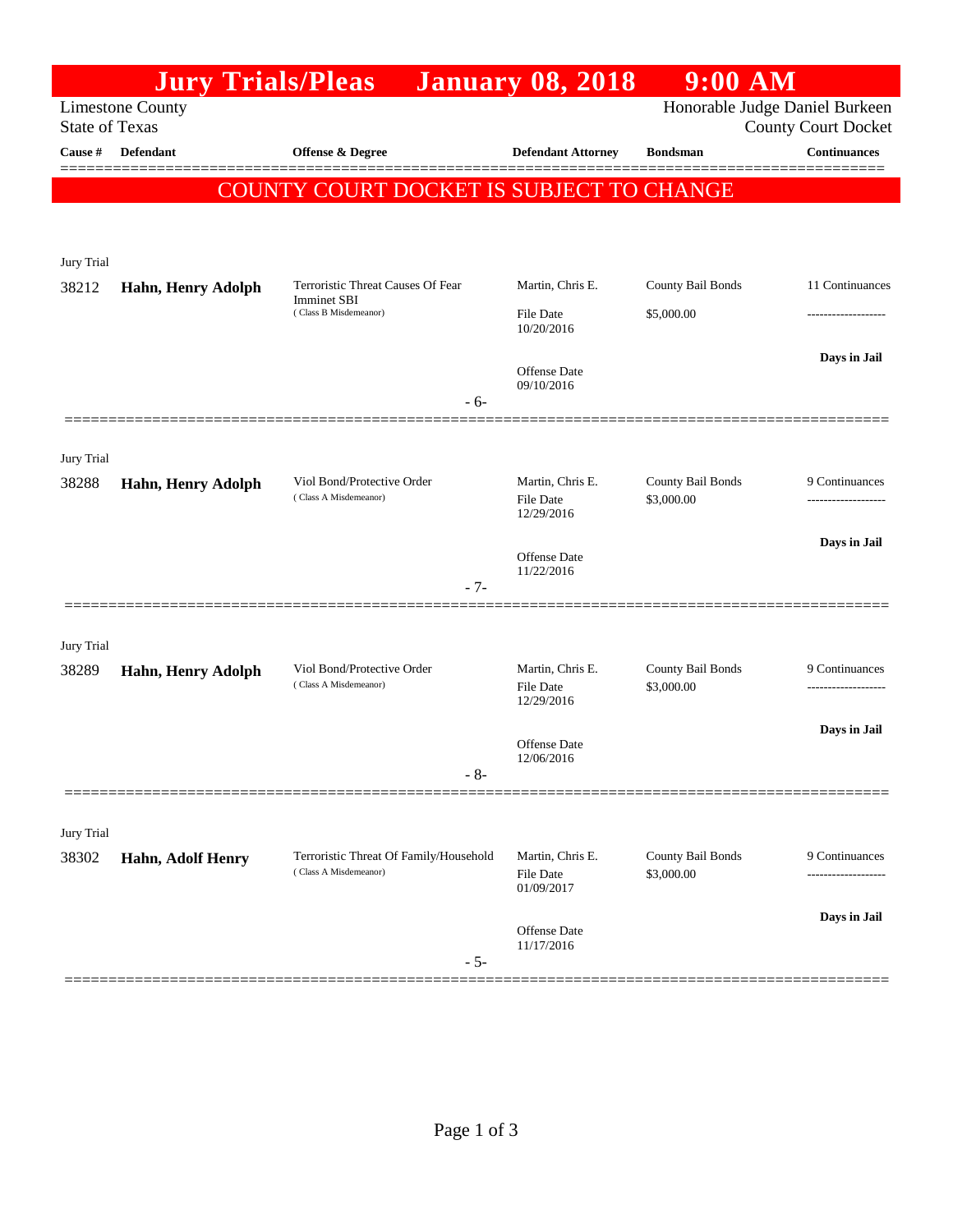|                                                                                                                  |                       | <b>Jury Trials/Pleas</b>                             | <b>January 08, 2018</b>   | $9:00$ AM         |                     |  |  |  |
|------------------------------------------------------------------------------------------------------------------|-----------------------|------------------------------------------------------|---------------------------|-------------------|---------------------|--|--|--|
| Honorable Judge Daniel Burkeen<br><b>Limestone County</b><br><b>State of Texas</b><br><b>County Court Docket</b> |                       |                                                      |                           |                   |                     |  |  |  |
| Cause #                                                                                                          | Defendant             | <b>Offense &amp; Degree</b>                          | <b>Defendant Attorney</b> | <b>Bondsman</b>   | <b>Continuances</b> |  |  |  |
|                                                                                                                  |                       |                                                      |                           |                   |                     |  |  |  |
| COUNTY COURT DOCKET IS SUBJECT TO CHANGE                                                                         |                       |                                                      |                           |                   |                     |  |  |  |
|                                                                                                                  |                       |                                                      |                           |                   |                     |  |  |  |
| Jury Trial                                                                                                       |                       |                                                      |                           |                   |                     |  |  |  |
| 38368                                                                                                            | Campbell, Tenisha     | <b>Assault Causes Bodily Injury Family</b><br>Member | Reed, Benjie              | Reed, Benjie      | 1 Continuances      |  |  |  |
|                                                                                                                  | Itavia Janta          | (Class A Misdemeanor)                                | <b>File Date</b>          | \$2,500.00        | .                   |  |  |  |
|                                                                                                                  |                       |                                                      | 02/17/2017                |                   |                     |  |  |  |
|                                                                                                                  |                       |                                                      | <b>Offense</b> Date       |                   | Days in Jail        |  |  |  |
|                                                                                                                  |                       | $-1-$                                                | 01/21/2017                |                   |                     |  |  |  |
|                                                                                                                  |                       |                                                      |                           |                   |                     |  |  |  |
| Jury Trial                                                                                                       |                       |                                                      |                           |                   |                     |  |  |  |
| 38549                                                                                                            | Green, Michael        | Interfer W/Emergency Req For<br>Assistance           | Tate, Greg                | County Bail Bonds | 8 Continuances      |  |  |  |
|                                                                                                                  | Edward                | (Class A Misdemeanor)                                | <b>File Date</b>          | \$3,000.00        | .                   |  |  |  |
|                                                                                                                  |                       |                                                      | 06/22/2017                |                   |                     |  |  |  |
|                                                                                                                  |                       |                                                      | <b>Offense Date</b>       |                   | Days in Jail        |  |  |  |
|                                                                                                                  |                       | $-2-$                                                | 05/19/2017                |                   |                     |  |  |  |
|                                                                                                                  |                       |                                                      |                           |                   |                     |  |  |  |
| Jury Trial                                                                                                       |                       |                                                      |                           |                   |                     |  |  |  |
| 38550                                                                                                            | <b>Green, Michael</b> | Assault Causes Bodily Injury Family<br>Member        | Tate, Greg                | County Bail Bonds | 8 Continuances      |  |  |  |
|                                                                                                                  | Edward                | (Class A Misdemeanor)                                | <b>File Date</b>          | \$3,000.00        |                     |  |  |  |
|                                                                                                                  |                       |                                                      | 06/22/2017                |                   |                     |  |  |  |
|                                                                                                                  |                       |                                                      | <b>Offense</b> Date       |                   | Days in Jail        |  |  |  |
|                                                                                                                  |                       | $-3-$                                                | 05/19/2017                |                   |                     |  |  |  |
|                                                                                                                  |                       |                                                      |                           |                   |                     |  |  |  |
| Jury Trial                                                                                                       |                       |                                                      |                           |                   |                     |  |  |  |
| 38551                                                                                                            | <b>Green, Michael</b> | <b>Unlawful Restraint</b>                            | Tate, Greg                | County Bail Bonds | 8 Continuances      |  |  |  |
|                                                                                                                  | Edward                | (Class A Misdemeanor)                                | <b>File Date</b>          | \$3,000.00        |                     |  |  |  |
|                                                                                                                  |                       |                                                      | 06/22/2017                |                   |                     |  |  |  |
|                                                                                                                  |                       |                                                      | <b>Offense Date</b>       |                   | Days in Jail        |  |  |  |
|                                                                                                                  |                       | - 4-                                                 | 05/19/2017                |                   |                     |  |  |  |
|                                                                                                                  |                       |                                                      |                           |                   |                     |  |  |  |